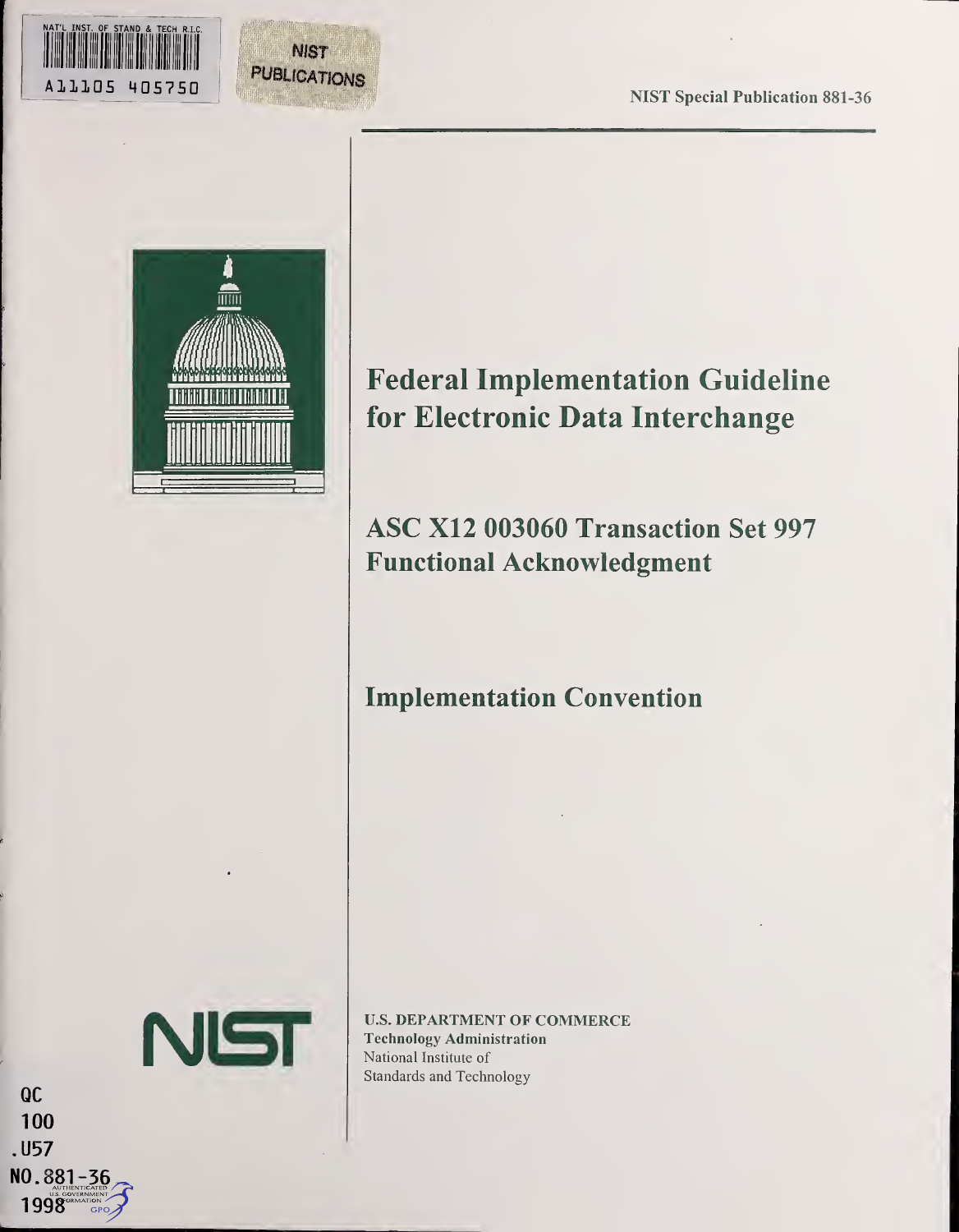he National Institute of Standards and Technology was established in 1988 by Congress to "assist industry in the development of technology . . . needed to improve product quality, to modernize manufacturing processes, to ensure product reliability . . . and to facilitate rapid commercialization ... of products based on new scientific discoveries."

NIST, originally founded as the National Bureau of Standards in 1901, works to strengthen U.S. industry's competitiveness; advance science and engineering; and improve public health, safety, and the environment. One of the agency's basic functions is to develop, maintain, and retain custody of the national standards of measurement, and provide the means and methods for comparing standards used in science, engineering, manufacturing, commerce, industry, and education with the standards adopted or recognized by the Federal Government.

As an agency of the U.S. Commerce Department's Technology Administration, NIST conducts basic and applied research in the physical sciences and engineering, and develops measurement techniques, test methods, standards, and related services. The Institute does generic and precompetitive work on new and advanced technologies. NIST's research facilities are located at Gaithersburg, MD 20899, and at Boulder, CO 80303. Major technical operating units and their principal activities are listed below. For more information contact the Publications and Program Inquiries Desk, 301-975-3058.

## Office of the Director

- National Quality Program
- International and Academic Affairs

## Technology Services

- Standards Services
- Technology Partnerships
- Measurement Services
- Technology Innovation
- Information Services

## Advanced Technology Program

- Economic Assessment
- Information Technology and Applications
- Chemical and Biomedical Technology
- Materials and Manufacturing Technology
- Electronics and Photonics Technology

## Manufacturing Extension Partnership Program

- Regional Programs
- National Programs
- Program Development

## Electronics and Electrical Engineering Laboratory

- Microelectronics
- Law Enforcement Standards
- Electricity
- Semiconductor Electronics
- Electromagnetic Fields'
- Electromagnetic Technology<sup>1</sup>
- Optoelectronics<sup>1</sup>

## Chemical Science and Technology Laboratory

- Biotechnology
- Physical and Chemical Properties<sup>2</sup>
- Analytical Chemistry
- Process Measurements
- Surface and Microanalysis Science

## Physics Laboratory

- Electron and Optical Physics
- . Atomic Physics
- Optical Technology
- Ionizing Radiation
- Time and Frequency<sup>1</sup>
- Quantum Physics'

## Materials Science and Engineering Laboratory

- Intelligent Processing of Materials
- Ceramics
- Materials Reliability'
- Polymers
- Metallurgy
- NIST Center for Neutron Research

## Manufacturing Engineering Laboratory

- Precision Engineering
- Automated Production Technology
- Intelligent Systems
- Fabrication Technology
- Manufacturing Systems Integration

## Building and Fire Research Laboratory

- Structures
- Building Materials
- Building Environment
- Fire Safety Engineering
- Fire Science

## Information Technology Laboratory

- Mathematical and Computational Sciences<sup>2</sup>
- Advanced Network Technologies
- Computer Security
- Information Access and User Interfaces
- High Performance Systems and Services
- Distributed Computing and Information Services
- Software Diagnostics and Conformance Testing

'At Boulder, CO 80303.

#### $2$ Some elements at Boulder, CO.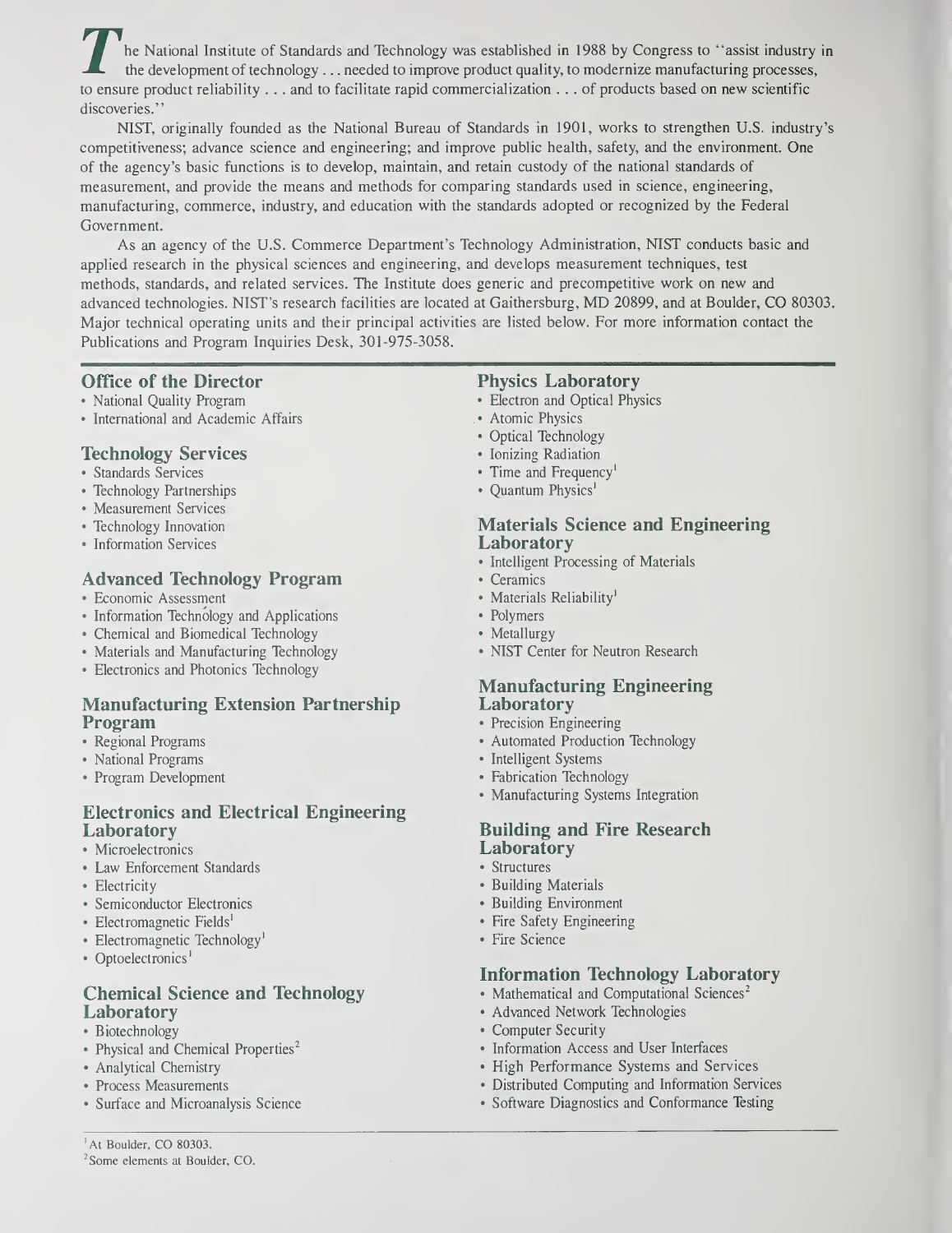## Federal Implementation Guideline for Electronic Data Interchange

## ASC X12 003060 Transaction Set 997 Functional Acknowledgment

## Implementation Convention

Electronic Commerce Acquisition Program Management Office Standard Management Committee - Secretariat National Institute of Standards and Technology Gaithersburg, MD 20899-0001

Editor: Dr. Jean-Philippe Favreau

January 1998



U.S. DEPARTMENT OF COMMERCE William M. Daley, Secretary

Technology Administration Gary R. Bachula, Acting Under Secretary for Technology

National Institute of Standards and Technology Robert E. Hebner, Acting Director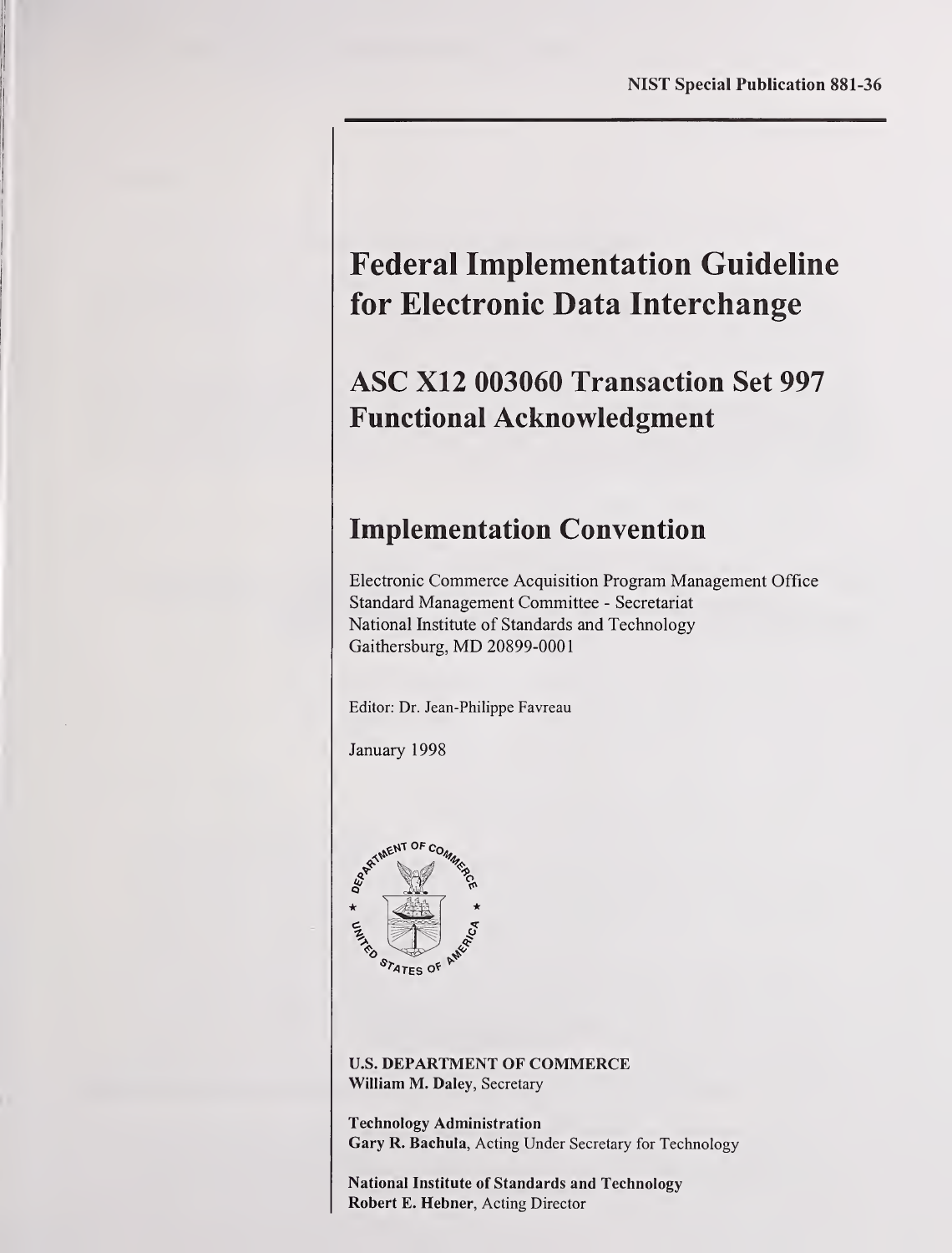## Reports on Information Technology

The National Institute of Standards and Technology (NIST)'s Information Technology Laboratory (ITL) develops standards and guidelines, provides technical assistance, and conducts research for computers and resources. As part of the overall federal effort to establish a single face to industry for conducting electronic commerce, ITL has been designated as the organization responsible for coordinating the development of Federal Implementation Conventions (ICs) for Electronic Data Interchange (EDI). ICs are defined by functional-area experts who create and select options from standard EDI Transaction Sets to yield the implementations to be used for practical EDI. These ICs are made available to federal agencies and industry by electronic means and this Special Publication Series.

#### National Institute of Standards and Technology Special Publication 881-36 Natl. Inst. Stand. Technol. Spec. Publ. 881-36, 12 pages (Jan. 1998) CODEN: NSPUE2

## U.S. GOVERNMENT PRINTING OFFICE WASHINGTON: 1998

For sale by the Superintendent of Documents, U.S. Government Printing Office, Washington, DC 20402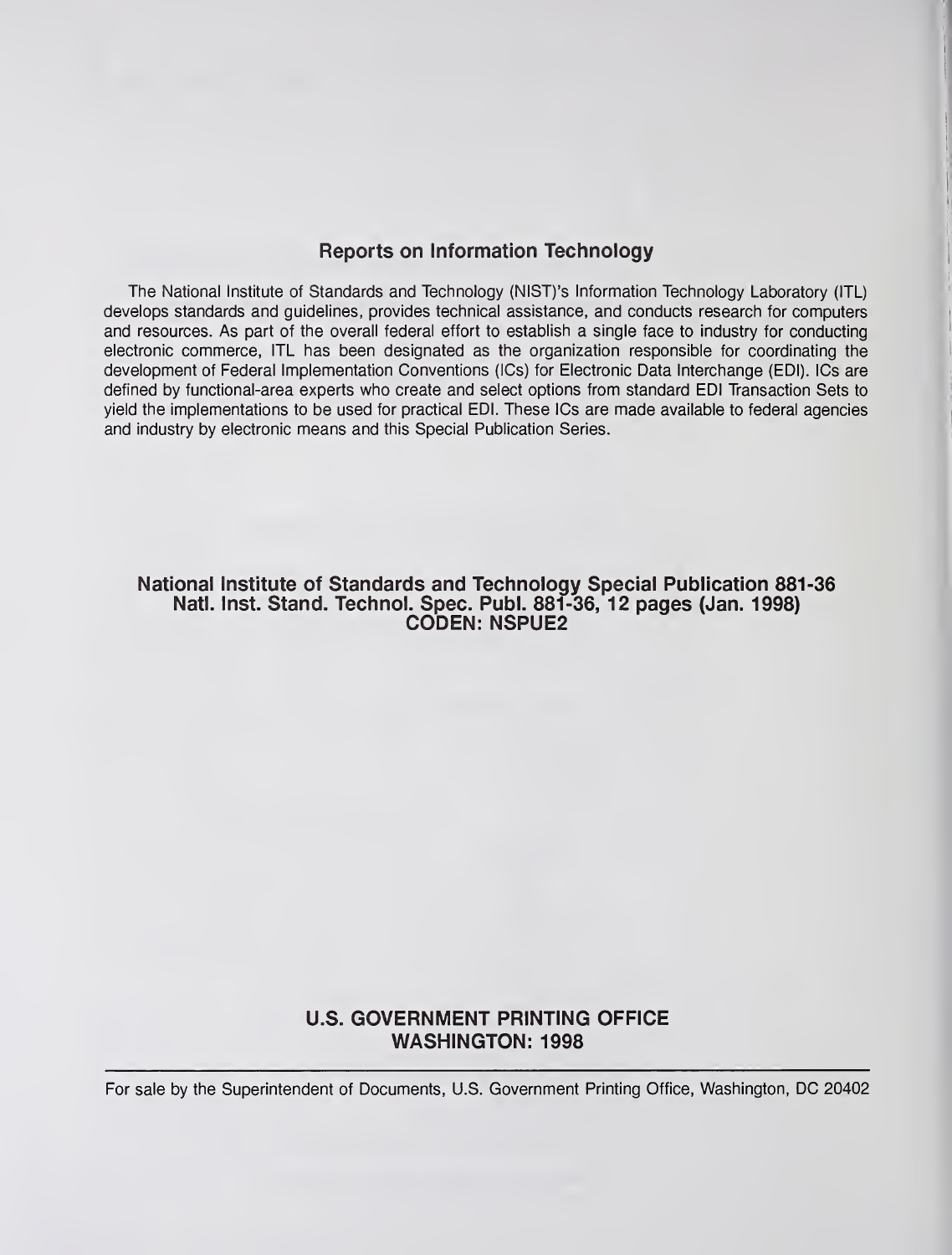## Functional Group ID= $\mathbf{FA}$

## Introduction:

This Draft Standard for Trial Use contains the format and establishes the data contents of the Functional Acknowledgement Transaction Set (997) for use within the context of an Electronic Data Interchange (EDI) environment. The transaction set can be used to define the control structures for a set of acknowledgements to indicate the results of the syntactical analysis of the electronically encoded documents. The encoded documents are the transaction sets, which are grouped in functional groups, used in defining transactions for business data interchange. This standard does not cover the semantic meaning of the information encoded in the transaction sets.

### Notes:

Use this implementation convention to acknowledge receipt, and acceptance or rejection of a functional group and the transaction set(s) contained within it based upon EDI translation software syntax edits.

| Must Use | Pos.<br><u>No.</u><br>010 | Seg.<br>$\underline{\mathbf{ID}}$<br><b>ST</b> | <b>Name</b><br><b>Transaction Set Header</b> | Req.<br>Des.<br>M | Max.Use | Loop<br>Repeat | ritmeter<br>Notes and<br><b>Comments</b><br>n <sub>l</sub> |
|----------|---------------------------|------------------------------------------------|----------------------------------------------|-------------------|---------|----------------|------------------------------------------------------------|
| Must Use | 020                       | AK1                                            | Functional Group Response Header             | M                 |         |                | n2                                                         |
|          |                           |                                                | $LOOP$ ID - AK2                              |                   |         | 999999         |                                                            |
|          | 030                       | AK2                                            | <b>Transaction Set Response Header</b>       | О                 |         |                | where we<br>n <sub>3</sub>                                 |
|          |                           |                                                | LOOP ID - AK3                                |                   |         | 999999         |                                                            |
|          | 040                       | AK3                                            | Data Segment Note                            | $\overline{O}$    |         |                | <sub>c</sub>                                               |
|          | 050                       | AK4                                            | Data Element Note                            | O                 | 99      |                |                                                            |
| Must Use | 060                       | AK5                                            | Transaction Set Response Trailer             | M                 |         |                |                                                            |
| Must Use | 070                       | AK9                                            | Functional Group Response Trailer            | M                 |         |                |                                                            |
| Must Use | 080                       | <b>SE</b>                                      | <b>Transaction Set Trailer</b>               | M                 |         |                |                                                            |

## Transaction Set Notes

1. These acknowledgements shall not be acknowledged, thereby preventing an endless cycle of acknowledgements of acknowledgements.

The Functional Group Header Segment (GS) is used to start the envelope for the Functional Acknowledgement Transaction Sets. In preparing the functional group of acknowledgements, the application sender's code and the application receiver's code, taken from the functional group being acknowledged, are exchanged; therefore, one acknowledgement functional group responds to only those functional groups from one application receiver's code to one application sender's code.

There is only one Functional Acknowledgement Transaction Set per acknowledged functional group.

- 2. AK1 is used to respond to the functional group header and to start the acknowledgement for a functional group. There shall be one AKl segment for the functional group that is being acknowledged.
- 3. AK2 is used to start the acknowledgement of <sup>a</sup> transaction set within the received functional group. The AK2 segments shall appear in the same order as the transaction sets in the functional group that has been received and is being acknowledged.

## Transaction Set Comments

1. The data segments of this standard are used to report the results of the syntactical analysis of the functional groups of transaction sets; they report the extent to which the syntax complies with the standards for transaction sets and functional groups. They do not report on the semantic meaning of the transaction sets (for example, on the ability of the receiver to comply with the request of the sender).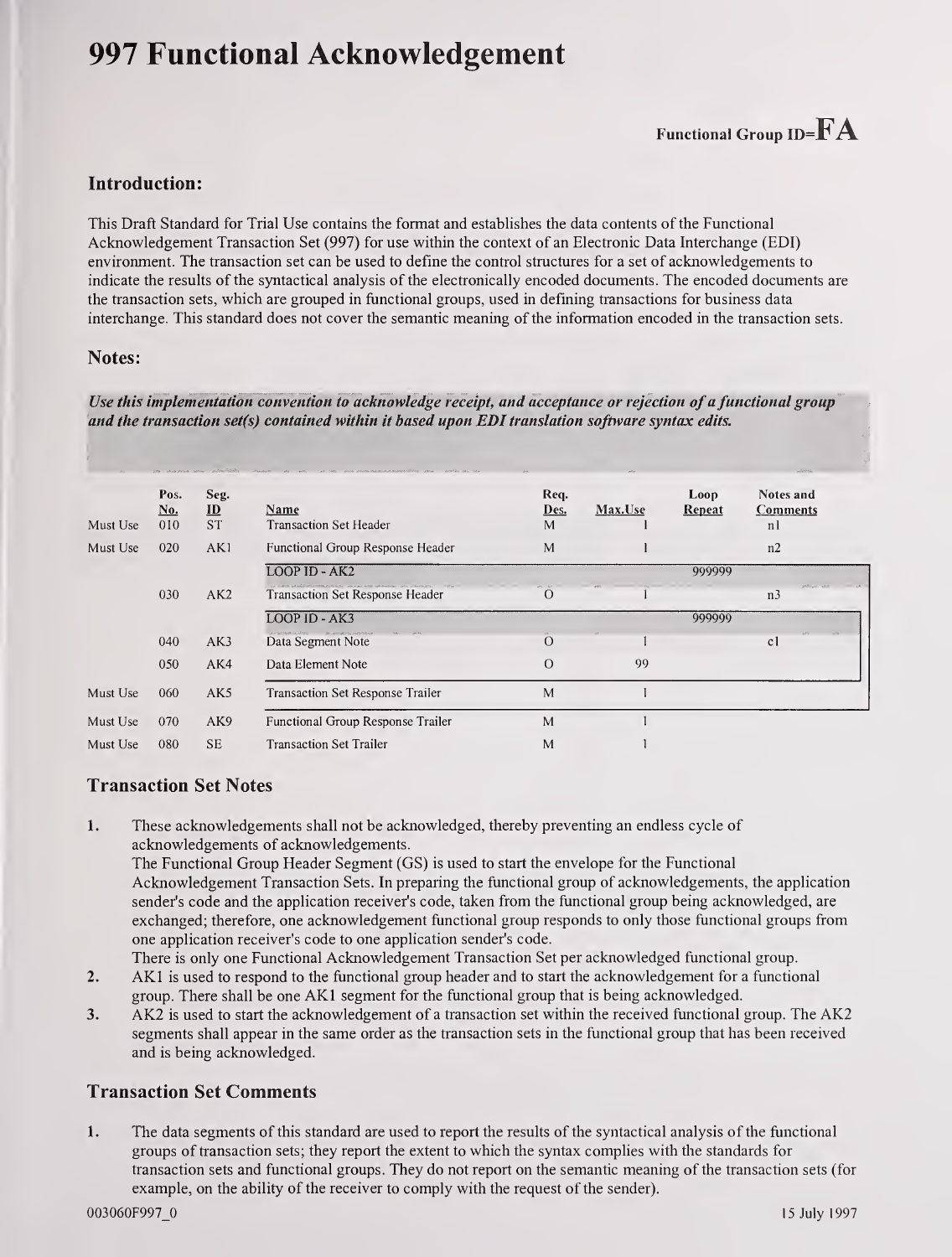| Segment:               | <b>ST</b> Transaction Set Header                                                                                                                                                                                |
|------------------------|-----------------------------------------------------------------------------------------------------------------------------------------------------------------------------------------------------------------|
| <b>Position:</b>       | 010                                                                                                                                                                                                             |
| Loop:                  |                                                                                                                                                                                                                 |
| Level:                 |                                                                                                                                                                                                                 |
| Usage:                 | Mandatory                                                                                                                                                                                                       |
| Max Use:               |                                                                                                                                                                                                                 |
| <b>Purpose:</b>        | To indicate the start of a transaction set and to assign a control number                                                                                                                                       |
| <b>Syntax Notes:</b>   |                                                                                                                                                                                                                 |
| <b>Semantic Notes:</b> | The transaction set identifier (ST01) used by the translation routines of the<br>interchange partners to select the appropriate transaction set definition (e.g., 810)<br>selects the Invoice Transaction Set). |
| <b>Comments:</b>       |                                                                                                                                                                                                                 |

## Data Element Summary

|                 | Ref.             | Data           |                                                                                                                                                                                                                                                                                             |   |                   |
|-----------------|------------------|----------------|---------------------------------------------------------------------------------------------------------------------------------------------------------------------------------------------------------------------------------------------------------------------------------------------|---|-------------------|
|                 | Des.             | <b>Element</b> | <b>Name</b>                                                                                                                                                                                                                                                                                 |   | <b>Attributes</b> |
| <b>Must Use</b> | ST <sub>01</sub> | 143            | <b>Transaction Set Identifier Code</b>                                                                                                                                                                                                                                                      | M | ID $3/3$          |
|                 |                  |                | Code uniquely identifying a Transaction Set                                                                                                                                                                                                                                                 |   |                   |
|                 |                  |                | X12.20 Functional Acknowledgement<br>997                                                                                                                                                                                                                                                    |   |                   |
| <b>Must Use</b> | ST <sub>02</sub> | <b>329</b>     | <b>Transaction Set Control Number</b>                                                                                                                                                                                                                                                       |   | AN 4/9            |
|                 |                  |                | Identifying control number that must be unique within the transaction set<br>functional group assigned by the originator for a transaction set                                                                                                                                              |   |                   |
|                 |                  |                | Use to transmit a unique number assigned by the originator of the<br>transaction set. The number may be system generated. This same number<br>will be cited in SE02.<br>and a second to make be a second and several second of the content of the second second second second second second |   |                   |
|                 |                  |                |                                                                                                                                                                                                                                                                                             |   |                   |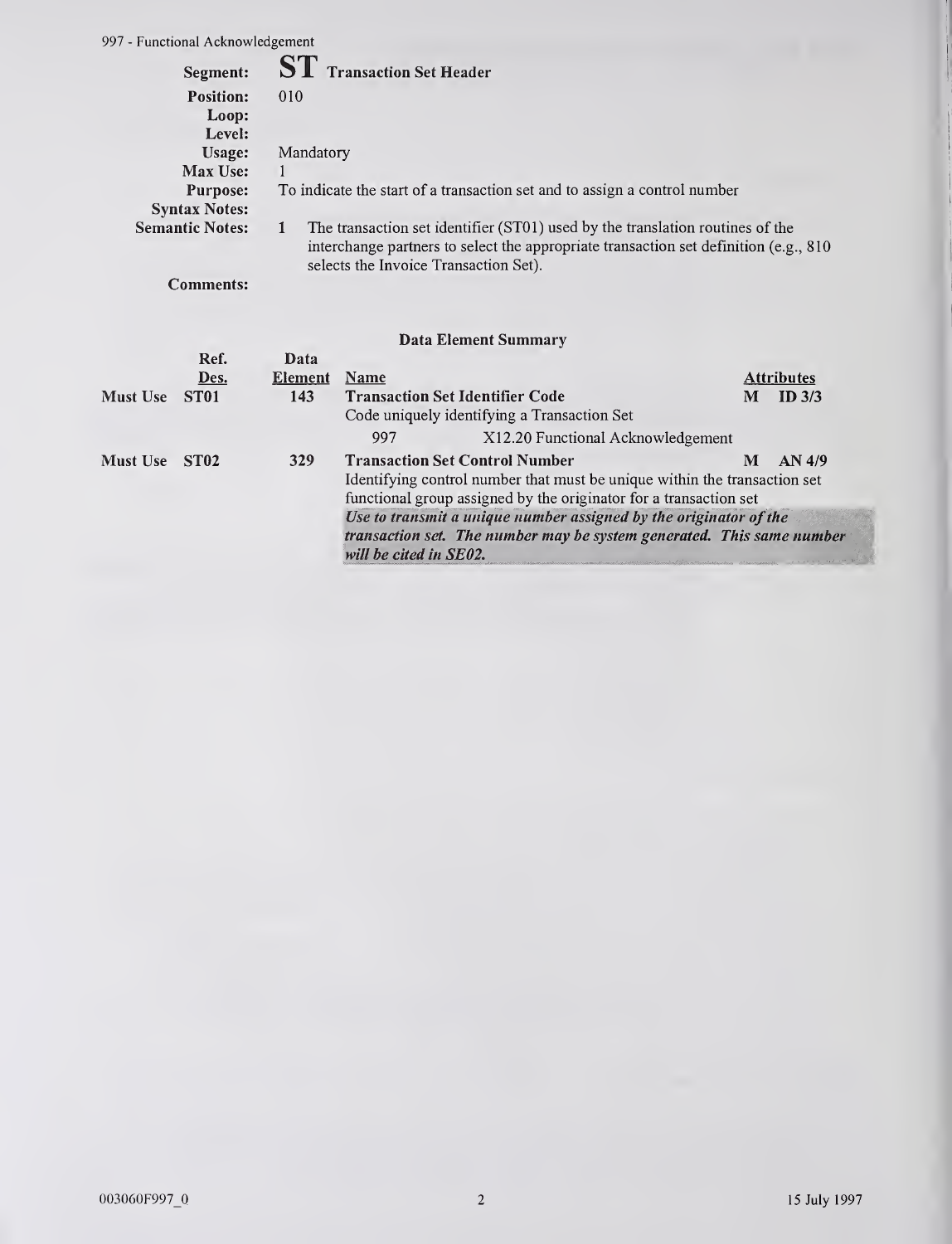|                 | Segment:               |                  | AK1 Functional Group Response Header                                                                                                                                                                                 |   |                    |
|-----------------|------------------------|------------------|----------------------------------------------------------------------------------------------------------------------------------------------------------------------------------------------------------------------|---|--------------------|
|                 | <b>Position:</b>       | 020              |                                                                                                                                                                                                                      |   |                    |
|                 | Loop:                  |                  |                                                                                                                                                                                                                      |   |                    |
|                 | Level:                 |                  |                                                                                                                                                                                                                      |   |                    |
|                 | Usage:                 | Mandatory        |                                                                                                                                                                                                                      |   |                    |
|                 | Max Use:               | 1                |                                                                                                                                                                                                                      |   |                    |
|                 | <b>Purpose:</b>        |                  | To start acknowledgement of a functional group                                                                                                                                                                       |   |                    |
|                 | <b>Syntax Notes:</b>   |                  |                                                                                                                                                                                                                      |   |                    |
|                 | <b>Semantic Notes:</b> | $\mathbf{1}$     | $AK101$ is the functional ID found in the GS segment $(GS01)$ in the functional group<br>being acknowledged.                                                                                                         |   |                    |
|                 |                        | $\overline{2}$   | AK102 is the functional group control number found in the GS segment in the<br>functional group being acknowledged.                                                                                                  |   |                    |
|                 | <b>Comments:</b>       |                  |                                                                                                                                                                                                                      |   |                    |
|                 |                        |                  | the transaction set(s) being acknowledged was received.                                                                                                                                                              |   |                    |
|                 |                        | transaction set. | 2. Only one functional group may be referenced in a single 997 acknowledgement                                                                                                                                       |   |                    |
|                 | Ref.                   | Data             | <b>Data Element Summary</b>                                                                                                                                                                                          |   |                    |
|                 | Des.                   | <b>Element</b>   | <b>Name</b>                                                                                                                                                                                                          |   | <b>Attributes</b>  |
| <b>Must Use</b> | <b>AK101</b>           | 479              | <b>Functional Identifier Code</b><br>Code identifying a group of application related transaction sets                                                                                                                | M | $ID$ $2/2$         |
|                 |                        |                  | Cite, using the appropriate code from the X12 code list, the functional group<br>ID found in GS01 of the functional group being acknowledged.<br>Refer to 003060 Data Element Dictionary for acceptable code values. |   |                    |
| <b>Must Use</b> | <b>AK102</b>           | 28               | <b>Group Control Number</b><br>Assigned number originated and maintained by the sender                                                                                                                               | M | N <sub>0</sub> 1/9 |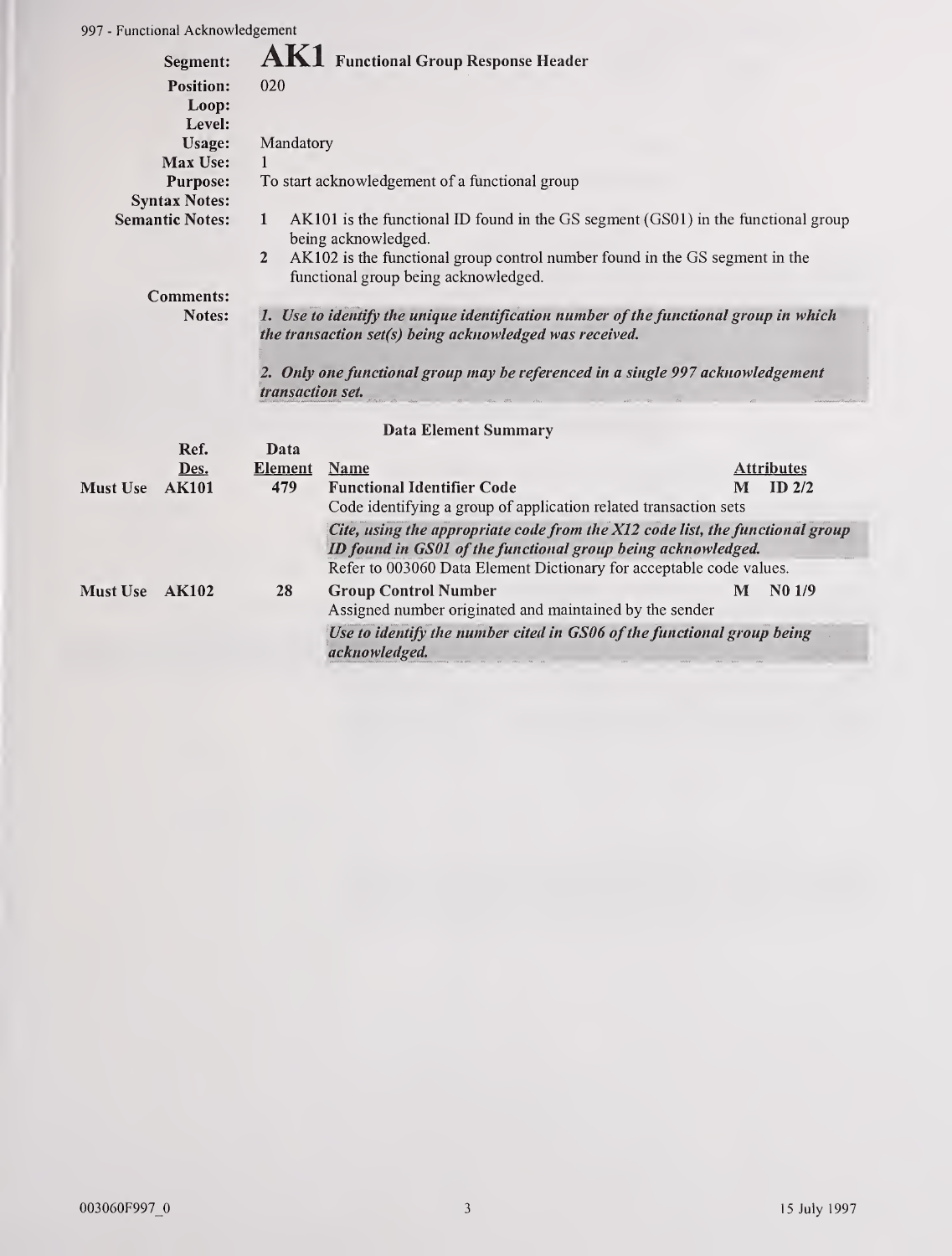|                 | Segment:                                |                 | AK2 Transaction Set Response Header                                                                                                                                                                                                                                                    |   |                   |
|-----------------|-----------------------------------------|-----------------|----------------------------------------------------------------------------------------------------------------------------------------------------------------------------------------------------------------------------------------------------------------------------------------|---|-------------------|
|                 | <b>Position:</b>                        | 030             |                                                                                                                                                                                                                                                                                        |   |                   |
|                 | Loop:                                   | AK <sub>2</sub> |                                                                                                                                                                                                                                                                                        |   |                   |
|                 | Level:                                  |                 |                                                                                                                                                                                                                                                                                        |   |                   |
|                 | Usage:                                  | Optional        |                                                                                                                                                                                                                                                                                        |   |                   |
|                 | Max Use:                                | Т.              |                                                                                                                                                                                                                                                                                        |   |                   |
|                 | <b>Purpose:</b><br><b>Syntax Notes:</b> |                 | To start acknowledgement of a single transaction set                                                                                                                                                                                                                                   |   |                   |
|                 | <b>Semantic Notes:</b>                  | $\mathbf{1}$    | AK201 is the transaction set ID found in the ST segment (ST01) in the transaction<br>set being acknowledged.                                                                                                                                                                           |   |                   |
|                 |                                         | $\overline{2}$  | AK202 is the transaction set control number found in the ST segment in the<br>transaction set being acknowledged.                                                                                                                                                                      |   |                   |
|                 | <b>Comments:</b>                        |                 |                                                                                                                                                                                                                                                                                        |   |                   |
|                 |                                         | acknowledged.   | 2. AK2 and AK5 shall be provided for each transaction set that is accepted.<br>3. Also, AK2 and AK5 shall be provided for each transaction set being rejected for<br>containing a syntactical error.                                                                                   |   |                   |
|                 |                                         |                 | <b>Data Element Summary</b>                                                                                                                                                                                                                                                            |   |                   |
|                 | Ref.                                    | Data            |                                                                                                                                                                                                                                                                                        |   |                   |
|                 | Des.                                    | <b>Element</b>  | Name                                                                                                                                                                                                                                                                                   |   | <b>Attributes</b> |
| <b>Must Use</b> | <b>AK201</b>                            | 143             | <b>Transaction Set Identifier Code</b><br>Code uniquely identifying a Transaction Set                                                                                                                                                                                                  | M | ID $3/3$          |
|                 |                                         |                 | Refer to 003060 Data Element Dictionary for acceptable code values.                                                                                                                                                                                                                    |   |                   |
| <b>Must Use</b> | <b>AK202</b>                            | 329             | <b>Transaction Set Control Number</b><br>Identifying control number that must be unique within the transaction set<br>functional group assigned by the originator for a transaction set<br>Use to identify the number cited in SE02/ST02 of the transaction set being<br>acknowledged. | M | $AN$ 4/9          |
|                 |                                         |                 |                                                                                                                                                                                                                                                                                        |   |                   |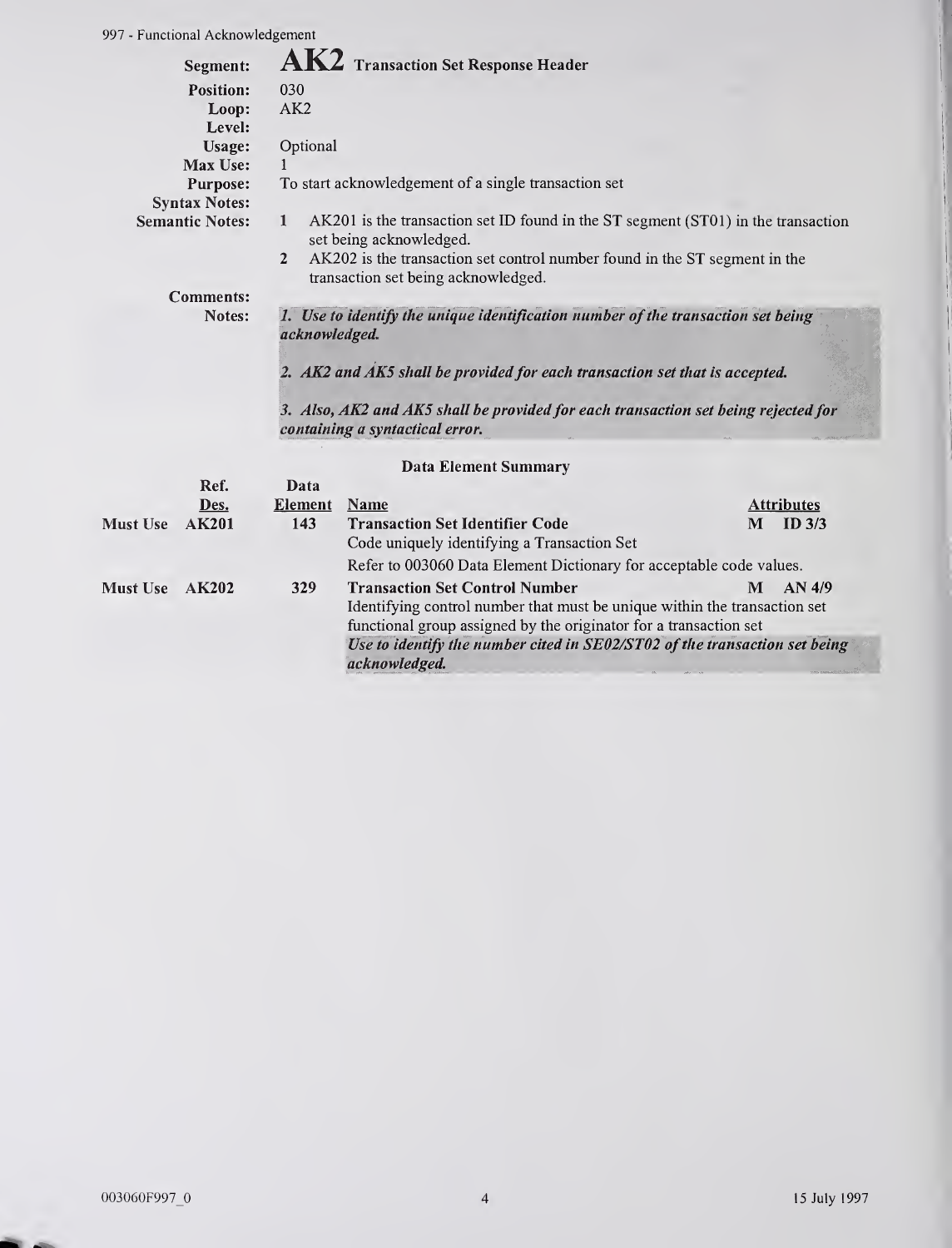|                 | Segment:                   | $227 - 1$ differential Acknowledgement | AK3 Data Segment Note                                                                                                                                                                                                           |                              |  |  |
|-----------------|----------------------------|----------------------------------------|---------------------------------------------------------------------------------------------------------------------------------------------------------------------------------------------------------------------------------|------------------------------|--|--|
|                 |                            | 040                                    |                                                                                                                                                                                                                                 |                              |  |  |
|                 | <b>Position:</b><br>Loop:  | AK3                                    |                                                                                                                                                                                                                                 |                              |  |  |
|                 | Level:                     |                                        |                                                                                                                                                                                                                                 |                              |  |  |
|                 | Usage:                     | Optional                               |                                                                                                                                                                                                                                 |                              |  |  |
|                 | Max Use:                   |                                        |                                                                                                                                                                                                                                 |                              |  |  |
|                 | <b>Purpose:</b>            |                                        | To report errors in a data segment and identify the location of the data segment                                                                                                                                                |                              |  |  |
|                 | <b>Syntax Notes:</b>       |                                        |                                                                                                                                                                                                                                 |                              |  |  |
|                 | <b>Semantic Notes:</b>     |                                        |                                                                                                                                                                                                                                 |                              |  |  |
|                 | <b>Comments:</b><br>Notes: |                                        | This 1/AK3/040 loop shall be used only to identify one or more segments containing                                                                                                                                              |                              |  |  |
|                 |                            |                                        | syntactical errors resulting in rejection of the transaction set or functional group. This                                                                                                                                      |                              |  |  |
|                 |                            |                                        | loop shall not be used when transaction set and functional group receipt and                                                                                                                                                    |                              |  |  |
|                 |                            |                                        | acceptance is being acknowledged.                                                                                                                                                                                               |                              |  |  |
|                 |                            |                                        |                                                                                                                                                                                                                                 |                              |  |  |
|                 |                            |                                        |                                                                                                                                                                                                                                 |                              |  |  |
|                 |                            |                                        |                                                                                                                                                                                                                                 |                              |  |  |
|                 | Ref.                       | Data                                   | Data Element Summary                                                                                                                                                                                                            |                              |  |  |
|                 | Des.                       | <b>Element</b>                         | <b>Name</b>                                                                                                                                                                                                                     | <b>Attributes</b>            |  |  |
| <b>Must Use</b> | <b>AK301</b>               | 721                                    | <b>Segment ID Code</b>                                                                                                                                                                                                          | ID $2/3$<br>M                |  |  |
|                 |                            |                                        | Code defining the segment ID of the data segment in error (See Appendix A -                                                                                                                                                     |                              |  |  |
|                 |                            |                                        | Number 77)                                                                                                                                                                                                                      |                              |  |  |
|                 |                            |                                        | Use to identify the segment containing syntactical errors, as it appears in the                                                                                                                                                 |                              |  |  |
|                 |                            |                                        | ASC X12 Data Segment Dictionary, e.g., DTM, N1, REF, etc.                                                                                                                                                                       |                              |  |  |
| Must Use AK302  |                            | 719                                    | <b>Segment Position in Transaction Set</b>                                                                                                                                                                                      | N <sub>0</sub> 1/6<br>M      |  |  |
|                 |                            |                                        | The numerical count position of this data segment from the start of the                                                                                                                                                         |                              |  |  |
|                 |                            |                                        | transaction set: the transaction set header is count position 1<br>Use to identify the segment's sequential position within the data stream of<br>the transaction set as transmitted. This number is not the segment's position |                              |  |  |
|                 |                            |                                        |                                                                                                                                                                                                                                 |                              |  |  |
|                 |                            |                                        | number portrayed in the transaction set structure. For example, if the                                                                                                                                                          |                              |  |  |
|                 |                            |                                        | segments used in an 810 request for progress payment were as follows: ST,                                                                                                                                                       |                              |  |  |
|                 |                            |                                        | BIG, REF, N1, N1, PER, ITD, DTM, IT1, IT1, SLN, SLN, SLN, TDS, CTT,                                                                                                                                                             |                              |  |  |
|                 |                            |                                        | SE, and there was a syntax error in the second use of the N1 segment, the                                                                                                                                                       |                              |  |  |
|                 |                            |                                        | number cited would be 5. If the syntax error was in the third use of the $SLN$                                                                                                                                                  |                              |  |  |
|                 |                            |                                        | segment, the number cited would be 13.                                                                                                                                                                                          |                              |  |  |
|                 | AK303                      | 447                                    | <b>Loop Identifier Code</b>                                                                                                                                                                                                     | <b>AN 1/4</b><br>$\mathbf O$ |  |  |
|                 |                            |                                        | The loop ID number given on the transaction set diagram is the value for this                                                                                                                                                   |                              |  |  |
|                 |                            |                                        | data element in segments LS and LE                                                                                                                                                                                              | ID $1/3$<br>$\Omega$         |  |  |
|                 | AK304                      | 720                                    | <b>Segment Syntax Error Code</b>                                                                                                                                                                                                |                              |  |  |
|                 |                            |                                        | Code indicating error found based on the syntax editing of a segment                                                                                                                                                            |                              |  |  |
|                 |                            |                                        | 1. Use only when a segment is being rejected, to identify the basis for                                                                                                                                                         |                              |  |  |
|                 |                            |                                        | rejection. Do not use when the error is in a data element within the segment<br>and editing is being done at least to that level.                                                                                               |                              |  |  |
|                 |                            |                                        | Refer to 003060 Data Element Dictionary for acceptable code values.                                                                                                                                                             |                              |  |  |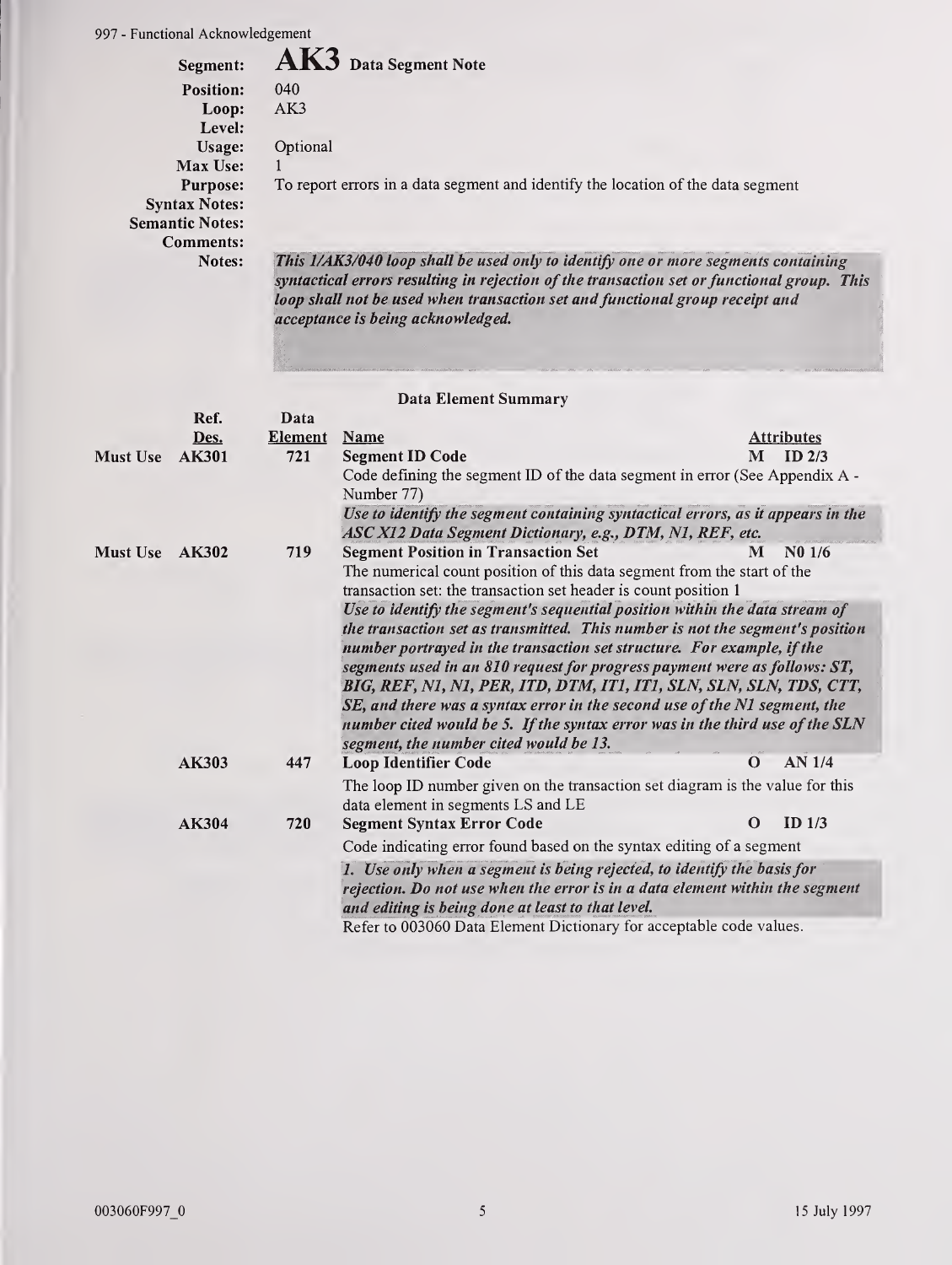|                 | $227 - 1$ anchonal Acknowledgement |                               |                                                                                                                                                                                                                                                                                                                                                                                                                       |                         |         |
|-----------------|------------------------------------|-------------------------------|-----------------------------------------------------------------------------------------------------------------------------------------------------------------------------------------------------------------------------------------------------------------------------------------------------------------------------------------------------------------------------------------------------------------------|-------------------------|---------|
|                 | Segment:                           |                               | AK4 Data Element Note                                                                                                                                                                                                                                                                                                                                                                                                 |                         |         |
|                 | <b>Position:</b>                   | 050                           |                                                                                                                                                                                                                                                                                                                                                                                                                       |                         |         |
|                 | Loop:<br>Level:                    | AK3                           |                                                                                                                                                                                                                                                                                                                                                                                                                       |                         |         |
|                 | Usage:                             | Optional                      |                                                                                                                                                                                                                                                                                                                                                                                                                       |                         |         |
|                 | Max Use:                           | 99                            |                                                                                                                                                                                                                                                                                                                                                                                                                       |                         |         |
|                 | <b>Purpose:</b>                    |                               | To report errors in a data element and identify the location of the data element                                                                                                                                                                                                                                                                                                                                      |                         |         |
|                 | <b>Syntax Notes:</b>               |                               |                                                                                                                                                                                                                                                                                                                                                                                                                       |                         |         |
|                 | <b>Semantic Notes:</b>             |                               |                                                                                                                                                                                                                                                                                                                                                                                                                       |                         |         |
|                 | <b>Comments:</b>                   |                               |                                                                                                                                                                                                                                                                                                                                                                                                                       |                         |         |
|                 | Notes:                             |                               | Use to identify an error with a data element. When used, there must be a use of the<br>AK3 segment citing the segment in which the data element with the error appears. Use<br>multiple occurrences of this segment to identify all data element errors within the<br>segment specified in the preceding AK3 segment.                                                                                                 |                         |         |
|                 |                                    |                               | <b>Data Element Summary</b>                                                                                                                                                                                                                                                                                                                                                                                           |                         |         |
|                 | Ref.                               | Data                          |                                                                                                                                                                                                                                                                                                                                                                                                                       |                         |         |
| <b>Must Use</b> | Des.<br><b>AK401</b>               | <b>Element</b><br><b>C030</b> | <b>Name</b><br><b>Position in Segment</b>                                                                                                                                                                                                                                                                                                                                                                             | <b>Attributes</b><br>M  |         |
|                 |                                    |                               | Code indicating the relative position of a simple data element, or the relative                                                                                                                                                                                                                                                                                                                                       |                         |         |
|                 |                                    |                               | position of a composite data structure combined with the relative position of<br>the component data element within the composite data structure, in error; the<br>count starts with 1 for the simple data element or composite data structure<br>immediately following the segment ID                                                                                                                                 |                         |         |
| <b>Must Use</b> | C03001                             | 722                           | <b>Element Position in Segment</b><br>This is used to indicate the relative position of a simple data element, or the<br>relative position of a composite data structure with the relative position of the<br>component within the composite data structure, in error; in the data segment<br>the count starts with 1 for the simple data element or composite data structure<br>immediately following the segment ID | M<br>N <sub>0</sub> 1/2 |         |
|                 |                                    |                               | Use to indicate the position of the data element, within the segment,                                                                                                                                                                                                                                                                                                                                                 |                         |         |
|                 |                                    |                               | containing the error, e.g., 3, 12, etc.                                                                                                                                                                                                                                                                                                                                                                               |                         |         |
|                 | C03002                             | 1528                          | <b>Component Data Element Position in Composite</b><br>To identify the component data element position within the composite that is in                                                                                                                                                                                                                                                                                | $\mathbf 0$<br>$N0$ 1/2 |         |
|                 |                                    |                               | error                                                                                                                                                                                                                                                                                                                                                                                                                 |                         |         |
| <b>Must Use</b> | <b>AK402</b>                       | 725                           | Data Element Reference Number<br>Reference number used to locate the data element in the Data Element<br>Dictionary                                                                                                                                                                                                                                                                                                   | N <sub>0</sub> 1/4<br>O |         |
|                 |                                    |                               | Use to identify the data element number as it appears in the ASC X12 Data<br>Element Dictionary, for example, the data element number for N101 is 98,<br>the data element number for N103 is 66.                                                                                                                                                                                                                      |                         |         |
| <b>Must Use</b> | <b>AK403</b>                       | 723                           | Data Element Syntax Error Code                                                                                                                                                                                                                                                                                                                                                                                        | ID $1/3$<br>M           |         |
|                 |                                    |                               | Code indicating the error found after syntax edits of a data element                                                                                                                                                                                                                                                                                                                                                  |                         |         |
|                 |                                    |                               | Refer to 003060 Data Element Dictionary for acceptable code values.                                                                                                                                                                                                                                                                                                                                                   |                         |         |
|                 | AK404                              | 724                           | <b>Copy of Bad Data Element</b>                                                                                                                                                                                                                                                                                                                                                                                       | $\mathbf 0$             | AN 1/99 |
|                 |                                    |                               | This is a copy of the data element in error                                                                                                                                                                                                                                                                                                                                                                           |                         |         |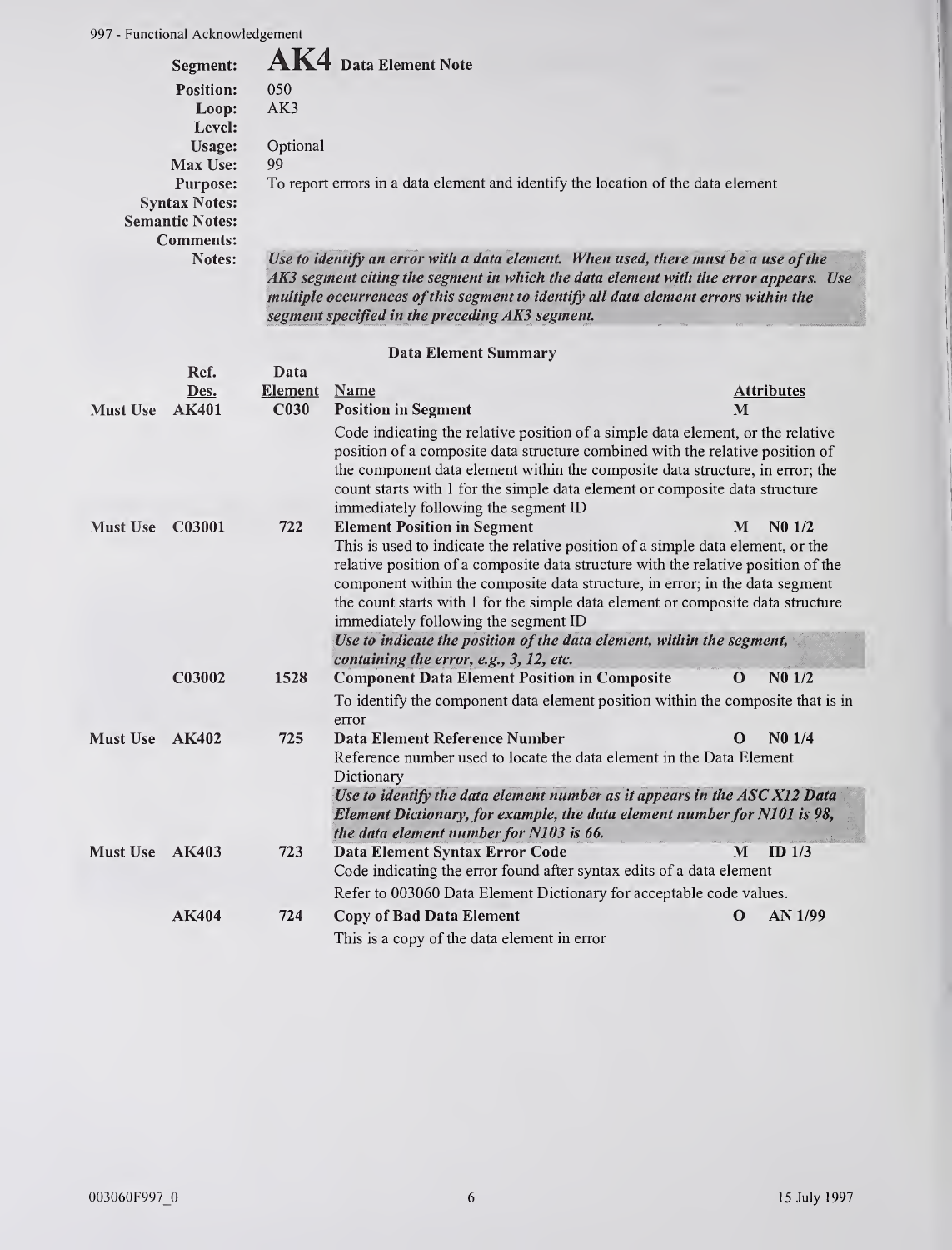|                 | 997 - Functional Acknowledgement           |                                                                                                                                                                                                                                                                                                                                                                                                |                                                                                                                                                                                                                                                      |              |                   |
|-----------------|--------------------------------------------|------------------------------------------------------------------------------------------------------------------------------------------------------------------------------------------------------------------------------------------------------------------------------------------------------------------------------------------------------------------------------------------------|------------------------------------------------------------------------------------------------------------------------------------------------------------------------------------------------------------------------------------------------------|--------------|-------------------|
|                 | Segment:                                   |                                                                                                                                                                                                                                                                                                                                                                                                | AK5 Transaction Set Response Trailer                                                                                                                                                                                                                 |              |                   |
|                 | <b>Position:</b>                           | 060                                                                                                                                                                                                                                                                                                                                                                                            |                                                                                                                                                                                                                                                      |              |                   |
|                 | Loop:                                      | AK <sub>2</sub>                                                                                                                                                                                                                                                                                                                                                                                |                                                                                                                                                                                                                                                      |              |                   |
|                 | Level:                                     |                                                                                                                                                                                                                                                                                                                                                                                                |                                                                                                                                                                                                                                                      |              |                   |
|                 | Usage:                                     | Mandatory                                                                                                                                                                                                                                                                                                                                                                                      |                                                                                                                                                                                                                                                      |              |                   |
|                 | Max Use:                                   |                                                                                                                                                                                                                                                                                                                                                                                                |                                                                                                                                                                                                                                                      |              |                   |
|                 | <b>Purpose:</b>                            |                                                                                                                                                                                                                                                                                                                                                                                                | To acknowledge acceptance or rejection and report errors in a transaction set                                                                                                                                                                        |              |                   |
|                 | <b>Syntax Notes:</b>                       |                                                                                                                                                                                                                                                                                                                                                                                                |                                                                                                                                                                                                                                                      |              |                   |
|                 | <b>Semantic Notes:</b><br><b>Comments:</b> |                                                                                                                                                                                                                                                                                                                                                                                                |                                                                                                                                                                                                                                                      |              |                   |
|                 | Notes:                                     |                                                                                                                                                                                                                                                                                                                                                                                                | Use to indicate whether the transaction set indicated in the corresponding AK2<br>segment was accepted or rejected. If the transaction set is being rejected, use this<br>segment to identify up to five (5) syntax errors at the transaction level. |              |                   |
|                 |                                            |                                                                                                                                                                                                                                                                                                                                                                                                | <b>Data Element Summary</b>                                                                                                                                                                                                                          |              |                   |
|                 | Ref.                                       | Data                                                                                                                                                                                                                                                                                                                                                                                           |                                                                                                                                                                                                                                                      |              |                   |
|                 | Des.                                       | <b>Element</b>                                                                                                                                                                                                                                                                                                                                                                                 | <b>Name</b>                                                                                                                                                                                                                                          |              | <b>Attributes</b> |
| <b>Must Use</b> | <b>AK501</b>                               | 717                                                                                                                                                                                                                                                                                                                                                                                            | <b>Transaction Set Acknowledgement Code</b><br>Code indicating accept or reject condition based on the syntax editing of the<br>transaction set<br>Refer to 003060 Data Element Dictionary for acceptable code values.                               | M            | $ID$ $1/1$        |
|                 | <b>AK502</b>                               | 718                                                                                                                                                                                                                                                                                                                                                                                            | <b>Transaction Set Syntax Error Code</b>                                                                                                                                                                                                             | $\bf{O}$     | ID $1/3$          |
|                 |                                            |                                                                                                                                                                                                                                                                                                                                                                                                | Code indicating error found based on the syntax editing of a transaction set                                                                                                                                                                         |              |                   |
|                 |                                            | 1. Use only when a transaction set is being rejected, to identify the basis for<br>rejection. If multiple codes apply, they may be carried in AK503 through<br>AK506, as necessary. No individual code may be used more than once in a<br>single use of this segment.<br>2. Use code 5 when the 1/AK3/040 loop is not used and syntactical errors<br>occurred below the transaction set level. |                                                                                                                                                                                                                                                      |              |                   |
|                 |                                            |                                                                                                                                                                                                                                                                                                                                                                                                | Refer to 003060 Data Element Dictionary for acceptable code values.                                                                                                                                                                                  |              |                   |
|                 | AK503                                      | 718                                                                                                                                                                                                                                                                                                                                                                                            | <b>Transaction Set Syntax Error Code</b>                                                                                                                                                                                                             | $\mathbf{O}$ | ID $1/3$          |
|                 |                                            |                                                                                                                                                                                                                                                                                                                                                                                                | Code indicating error found based on the syntax editing of a transaction set                                                                                                                                                                         |              |                   |
|                 |                                            |                                                                                                                                                                                                                                                                                                                                                                                                | Refer to 003060 Data Element Dictionary for acceptable code values.                                                                                                                                                                                  |              |                   |
|                 | <b>AK504</b>                               | 718                                                                                                                                                                                                                                                                                                                                                                                            | <b>Transaction Set Syntax Error Code</b>                                                                                                                                                                                                             | $\mathbf 0$  | ID 1/3            |
|                 |                                            |                                                                                                                                                                                                                                                                                                                                                                                                | Code indicating error found based on the syntax editing of a transaction set                                                                                                                                                                         |              |                   |
|                 |                                            |                                                                                                                                                                                                                                                                                                                                                                                                | Refer to 003060 Data Element Dictionary for acceptable code values.                                                                                                                                                                                  |              |                   |

Transaction Set Syntax Error Code O ID 1/3 Code indicating error found based on the syntax editing of a transaction set

Refer to 003060 Data Element Dictionary for acceptable code values. Transaction Set Syntax Error Code O ID 1/3 Code indicating error found based on the syntax editing of a transaction set

Refer to 003060 Data Element Dictionary for acceptable code values.

AK505

718

718

AK506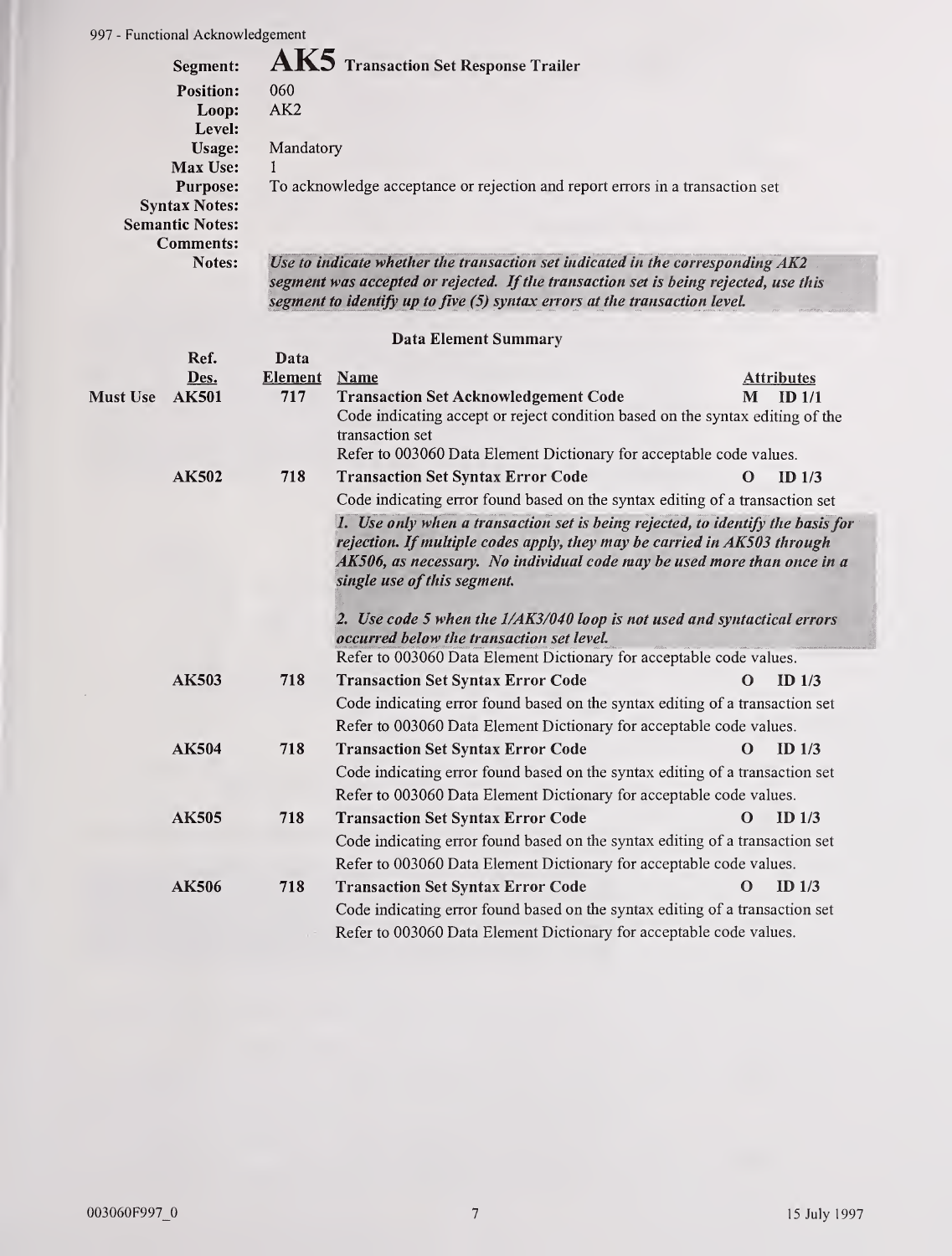| Segment:                        |                                                                                                                                                                                        | AK9 Functional Group Response Trailer                                                                                                                                                                                                                                                                                                                                                                                                                        |                   |
|---------------------------------|----------------------------------------------------------------------------------------------------------------------------------------------------------------------------------------|--------------------------------------------------------------------------------------------------------------------------------------------------------------------------------------------------------------------------------------------------------------------------------------------------------------------------------------------------------------------------------------------------------------------------------------------------------------|-------------------|
| <b>Position:</b>                | 070                                                                                                                                                                                    |                                                                                                                                                                                                                                                                                                                                                                                                                                                              |                   |
|                                 | Loop:                                                                                                                                                                                  |                                                                                                                                                                                                                                                                                                                                                                                                                                                              |                   |
|                                 | Level:                                                                                                                                                                                 |                                                                                                                                                                                                                                                                                                                                                                                                                                                              |                   |
|                                 | Usage:<br>Mandatory                                                                                                                                                                    |                                                                                                                                                                                                                                                                                                                                                                                                                                                              |                   |
| Max Use:                        |                                                                                                                                                                                        |                                                                                                                                                                                                                                                                                                                                                                                                                                                              |                   |
| <b>Purpose:</b>                 | To acknowledge acceptance or rejection of a functional group and report the number of<br>included transaction sets from the original trailer, the accepted sets, and the received sets |                                                                                                                                                                                                                                                                                                                                                                                                                                                              |                   |
| <b>Syntax Notes:</b>            |                                                                                                                                                                                        |                                                                                                                                                                                                                                                                                                                                                                                                                                                              |                   |
| <b>Semantic Notes:</b>          |                                                                                                                                                                                        |                                                                                                                                                                                                                                                                                                                                                                                                                                                              |                   |
| <b>Comments:</b>                | 1                                                                                                                                                                                      | If AK901 contains the value "A" or "E", then the transmitted functional group is<br>accepted. If AK901 contains the value "R", then the transmitted group is rejected.                                                                                                                                                                                                                                                                                       |                   |
|                                 | Notes:                                                                                                                                                                                 | 1. Use only to indicate whether the functional group was accepted or rejected based on<br>syntax errors in the functional group header or trailer.<br>2. If a functional group is rejected, all transaction sets within that group must be<br>rejected using the AK9. In this case, individual AK2s for the rejected transaction sets<br>need not be provided.<br>3. If the functional group is being rejected, use to identify up to five (5) syntax errors |                   |
|                                 |                                                                                                                                                                                        | at the functional group level.                                                                                                                                                                                                                                                                                                                                                                                                                               |                   |
|                                 |                                                                                                                                                                                        | <b>Data Element Summary</b>                                                                                                                                                                                                                                                                                                                                                                                                                                  |                   |
| Ref.                            | Data                                                                                                                                                                                   |                                                                                                                                                                                                                                                                                                                                                                                                                                                              |                   |
| Des.                            | <b>Element</b>                                                                                                                                                                         | <b>Name</b>                                                                                                                                                                                                                                                                                                                                                                                                                                                  | <b>Attributes</b> |
| <b>Must Use</b><br><b>AK901</b> | 715                                                                                                                                                                                    | <b>Functional Group Acknowledge Code</b><br>Code indicating accept or reject condition based on the syntax editing of the<br>functional group<br>Refer to 003060 Data Element Dictionary for acceptable code values.                                                                                                                                                                                                                                         | $ID$ $1/1$<br>M   |
|                                 |                                                                                                                                                                                        |                                                                                                                                                                                                                                                                                                                                                                                                                                                              |                   |

|                | Total number of transaction sets included in the functional group or<br>interchange (transmission) group terminated by the trailer containing this data<br>element |                                                                                   |   |        |
|----------------|--------------------------------------------------------------------------------------------------------------------------------------------------------------------|-----------------------------------------------------------------------------------|---|--------|
| Must Use AK903 | <b>123</b>                                                                                                                                                         | <b>Number of Received Transaction Sets</b><br>Number of Transaction Sets received | M | NO 1/6 |
|                |                                                                                                                                                                    |                                                                                   |   |        |

| <b>Must Use</b> | <b>AK904</b> | $\overline{2}$ | <b>Number of Accepted Transaction Sets</b><br>Number of accepted Transaction Sets in a Functional Group                                                                                                                 | M           | $N0$ 1/6 |
|-----------------|--------------|----------------|-------------------------------------------------------------------------------------------------------------------------------------------------------------------------------------------------------------------------|-------------|----------|
|                 | <b>AK905</b> | 716            | <b>Functional Group Syntax Error Code</b>                                                                                                                                                                               | $\mathbf O$ | ID $1/3$ |
|                 |              |                | Code indicating error found based on the syntax editing of the functional group<br>header and/or trailer                                                                                                                |             |          |
|                 |              |                | 1. Use only when a functional group is being rejected to identify the basis<br>for rejection.                                                                                                                           |             |          |
|                 |              |                | 2. Codes may also be carried in AK906 through AK909, but no individual<br>code may be used more than once in a single iteration of this segment.<br>Refer to 003060 Data Element Dictionary for acceptable code values. |             |          |
|                 | AK906        | 716            | <b>Functional Group Syntax Error Code</b>                                                                                                                                                                               | $\Omega$    | ID $1/3$ |
|                 |              |                | Code indicating error found based on the syntax editing of the functional group<br>header and/or trailer<br>Refer to 003060 Data Element Dictionary for acceptable code values.                                         |             |          |
|                 | AK907        | 716            | <b>Functional Group Syntax Error Code</b>                                                                                                                                                                               | O           | ID $1/3$ |
|                 |              |                | Code indicating error found based on the syntax editing of the functional group<br>header and/or trailer<br>Refer to 003060 Data Element Dictionary for acceptable code values.                                         |             |          |

AK908 716 Functional Group Syntax Error Code O ID 1/3 Code indicating error found based on the syntax editing of the functional group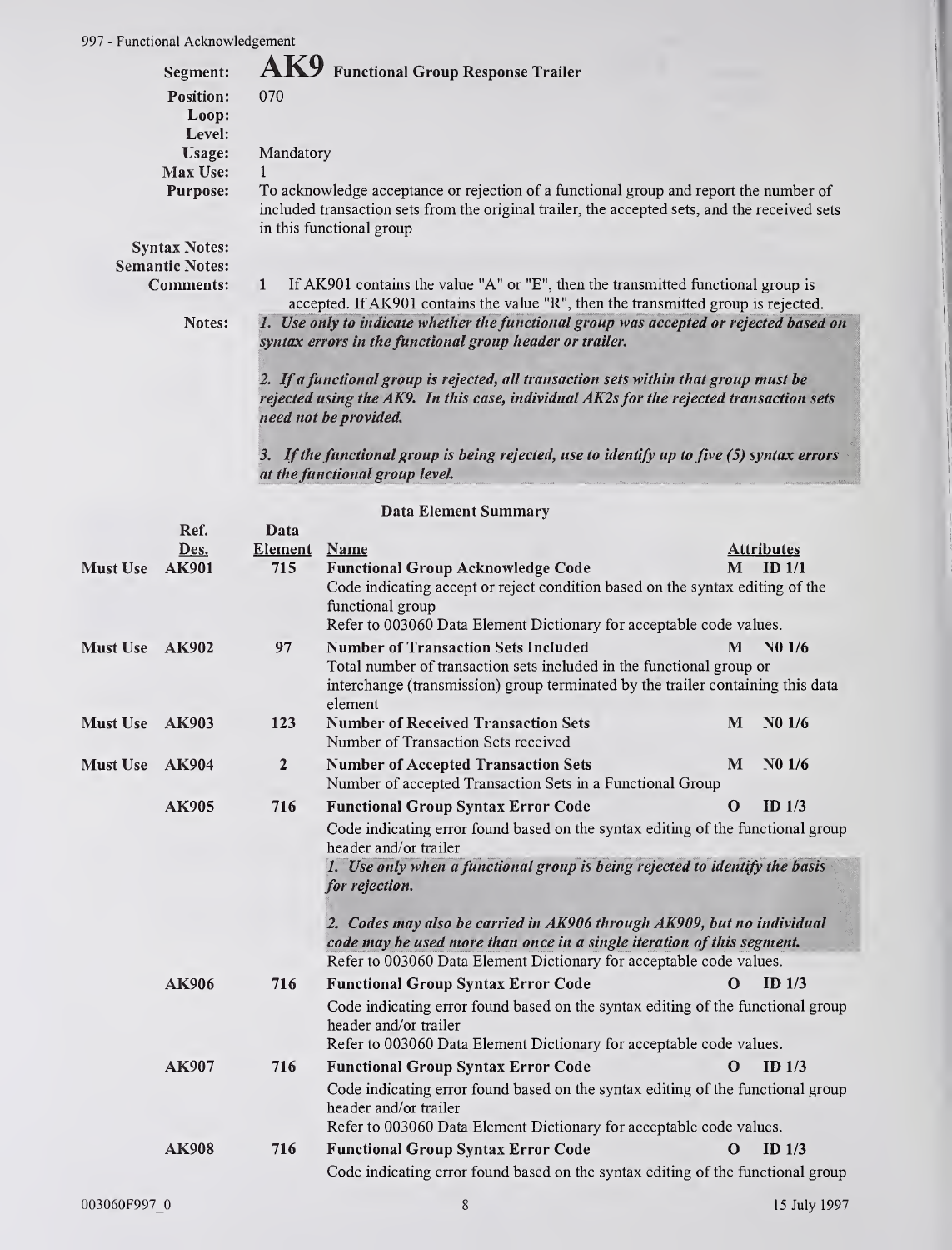header and/or trailer Refer to 003060 Data Element Dictionary for acceptable code values. AK909 <sup>716</sup> Functional Group Syntax Error Code O ID 1/3 Code indicating error found based on the syntax editing of the functional group

> header and/or trailer Refer to 003060 Data Element Dictionary for acceptable code values.

> > $\hat{\mathcal{A}}$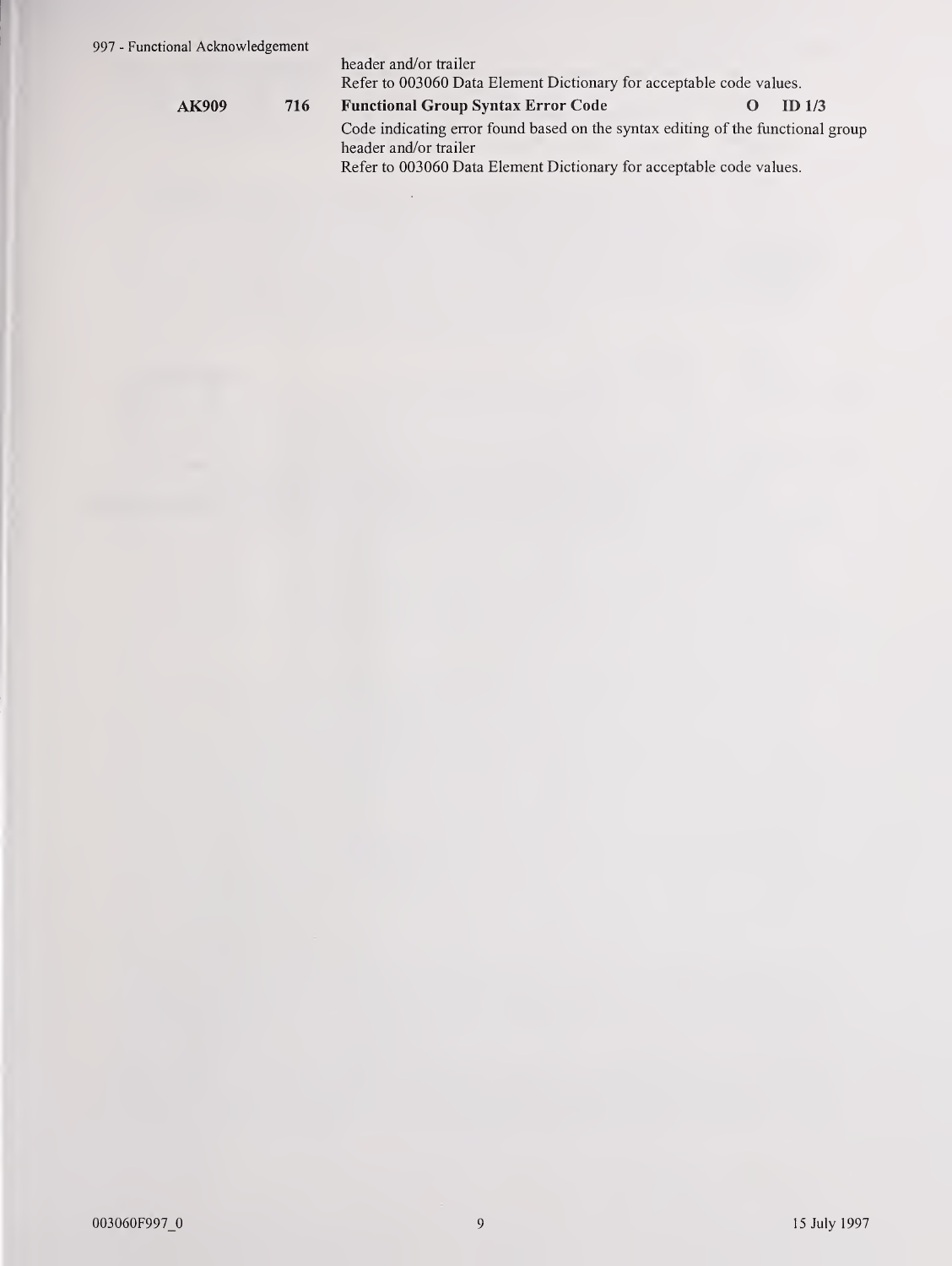| Segment:               | <b>SE</b> Transaction Set Trailer                                                                                                                       |
|------------------------|---------------------------------------------------------------------------------------------------------------------------------------------------------|
| <b>Position:</b>       | 080                                                                                                                                                     |
| Loop:                  |                                                                                                                                                         |
| Level:                 |                                                                                                                                                         |
| Usage:                 | Mandatory                                                                                                                                               |
| Max Use:               |                                                                                                                                                         |
| <b>Purpose:</b>        | To indicate the end of the transaction set and provide the count of the transmitted<br>segments (including the beginning (ST) and ending (SE) segments) |
| <b>Syntax Notes:</b>   |                                                                                                                                                         |
| <b>Semantic Notes:</b> |                                                                                                                                                         |
| <b>Comments:</b>       | SE is the last segment of each transaction set.                                                                                                         |

## Data Element Summary

|          | Ref.             | Data           |                                                                                        |   |                   |  |
|----------|------------------|----------------|----------------------------------------------------------------------------------------|---|-------------------|--|
|          | Des.             | <b>Element</b> | Name                                                                                   |   | <b>Attributes</b> |  |
| Must Use | SE <sub>01</sub> | 96             | <b>Number of Included Segments</b>                                                     | M | $N0$ 1/10         |  |
|          |                  |                | Total number of segments included in a transaction set including ST and SE<br>segments |   |                   |  |
| Must Use | SE <sub>02</sub> | 329            | <b>Transaction Set Control Number</b>                                                  | M | $AN$ 4/9          |  |
|          |                  |                | Identifying control number that must be unique within the transaction set              |   |                   |  |
|          |                  |                | functional group assigned by the originator for a transaction set                      |   |                   |  |
|          |                  |                | Use the same number cited in ST02.                                                     |   |                   |  |

翠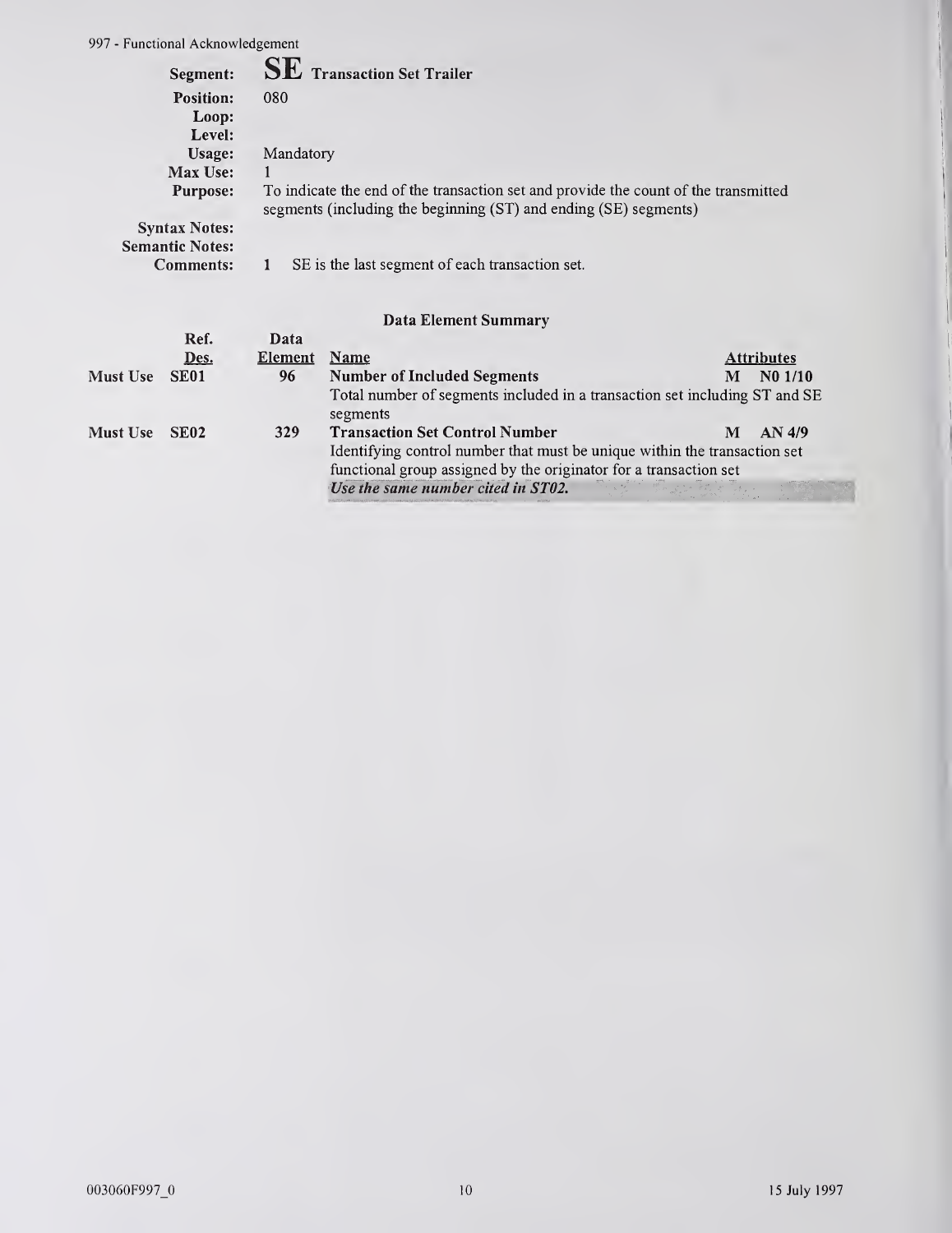# NIST Technical Publications

## Periodical

Journal of Research of the National Institute of Standards and Technology—Reports NIST research and development in those disciplines of the physical and engineering sciences in which the Institute is active. These include physics, chemistry, engineering, mathematics, and computer sciences. Papers cover a broad range of subjects, with major emphasis on measurement methodology and the basic technology underlying standardization. Also included from time to time are survey articles on topics closely related to the Institute's technical and scientific programs. Issued six times a year.

## Nonperiodicals

Monographs—Major contributions to the technical literature on various subjects related to the Institute's scientific and technical activities.

Handbooks—Recommended codes of engineering and industrial practice (including safety codes) developed in cooperation with interested industries, professional organizations, and regulatory bodies.

Special Publications—Include proceedings of conferences sponsored by NIST, NIST annual reports, and other special publications appropriate to this grouping such as wall charts, pocket cards, and bibliographies.

National Standard Reference Data Series—Provides quantitative data on the physical and chemical properties of materials, compiled from the world's literature and critically evaluated. Developed under a worldwide program coordinated by NIST under the authority of the National Standard Data Act (Public Law 90-396). NOTE: The Journal of Physical and Chemical Reference Data (JPCRD) is published bimonthly for NIST by the American Chemical Society (ACS) and the American Institute of Physics (AIP). Subscriptions, reprints, and supplements are available from ACS, <sup>1155</sup> Sixteenth St., NW, Washington, DC 20056.

Building Science Series—Disseminates technical information developed at the Institute on building materials, components, systems, and whole structures. The series presents research results, test methods, and performance criteria related to the structural and environmental functions and the durability and safety characteristics of building elements and systems.

Technical Notes—Studies or reports which are complete in themselves but restrictive in their treatment of a subject. Analogous to monographs but not so comprehensive in scope or definitive in treatment of the subject area. Often serve as a vehicle for final reports of work performed at NIST under the sponsorship of other government agencies.

Voluntary Product Standards—Developed under procedures published by the Department of Commerce in Part 10, Title 15, of the Code of Federal Regulations. The standards establish nationally recognized requirements for products, and provide all concerned interests with a basis for common understanding of the characteristics of the products. NIST administers this program in support of the efforts of private-sector standardizing organizations.

#### Order the following NIST publications—FIPS and NISTIRs—from the National Technical Information Service, Springfield, VA 22161.

Federal Information Processing Standards Publications (FIPS PUB)—Publications in this series collectively constitute the Federal Information Processing Standards Register. The Register serves as the official source of information in the Federal Government regarding standards issued by NIST pursuant to the Federal Property and Administrative Services Act of 1949 as amended. Public Law 89-306 (79 Stat. 1127), and as implemented by Executive Order 11717 (38 FR 12315, dated May 11, 1973) and Part 6 of Title <sup>15</sup> CFR (Code of Federal Regulations).

NIST Interagency Reports (NISTIR)—<sup>A</sup> special series of interim or final reports on work performed by NIST for outside sponsors (both government and nongovernment). In general, initial distribution is handled by the sponsor; public distribution is by the National Technical Information Service, Springfield, VA 22161, in paper copy or microfiche form.